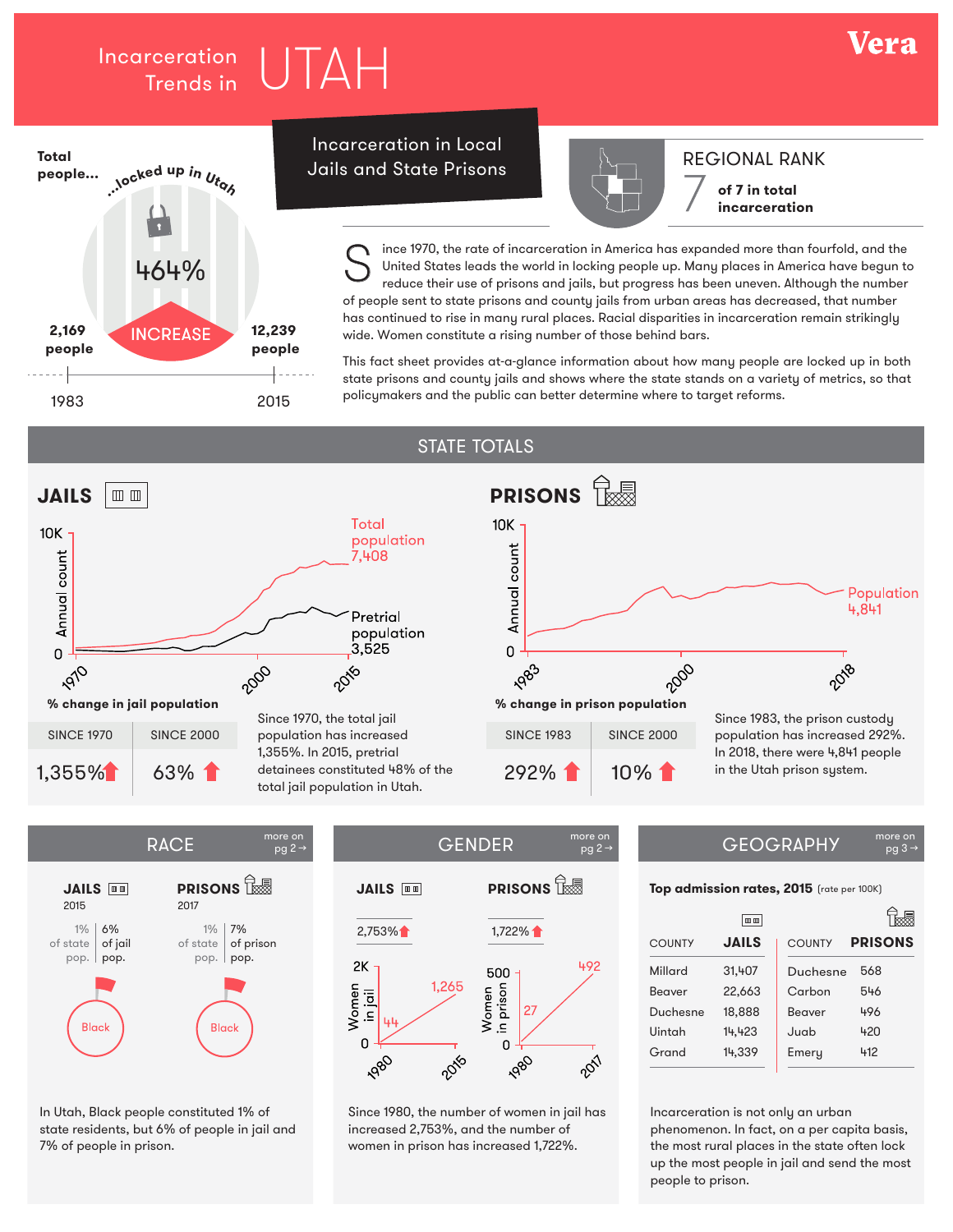### RACE AND ETHNICITY



### **NATIONAL CONTEXT**

The overrepresentation of Black Americans in the justice system is well documented. Black men constitute about 13 percent of the male population, but about 35 percent of those incarcerated. One in five Black people born in 2001 is likely to be incarcerated in their lifetime, compared to one in 10 Latinx people and one in 29 white people.

Discriminatory criminal justice policies and practices at all stages of the justice process have unjustifiably disadvantaged Black people, including through disparity in the enforcement of seemingly race-neutral laws. Studies have found that Black people are more likely to be stopped by the police, detained pretrial, charged with more serious crimes, and sentenced more harshly than white people—even when controlling for things like offense severity.

Nationally, Latinx people are also overrepresented in prisons and jails, yet common data misclassification leads to distorted, lower estimates of Latinx incarceration rates and distorted, higher estimates of white incarceration rates. Smaller and inconsistent data reporting make it difficult to measure the effects of racism for incarcerated people of other racial groups.

### GENDER



The number of women in Utah's jails has increased more than 46-fold, from 27 in 1970 to 1,266 in 2015.

# **PRISONS**



The number of women in Utah's prisons has increased more than 13-fold, from 36 in 1978 to 492 in 2017.

### **NATIONAL CONTEXT**

Although men's jail admissions have declined by 26 percent since 2008, women's admissions have increased both as a total number and as a proportion of all jail admissions. Women now make up almost one out of every four jail admissions, up from fewer than one in 10 in 1983. Since 1970, the number of women in U.S. jails has increased 14-fold—from fewer than 8,000 to nearly 110,000 in 2013—and women in jail now account for approximately half of all women behind bars in the country.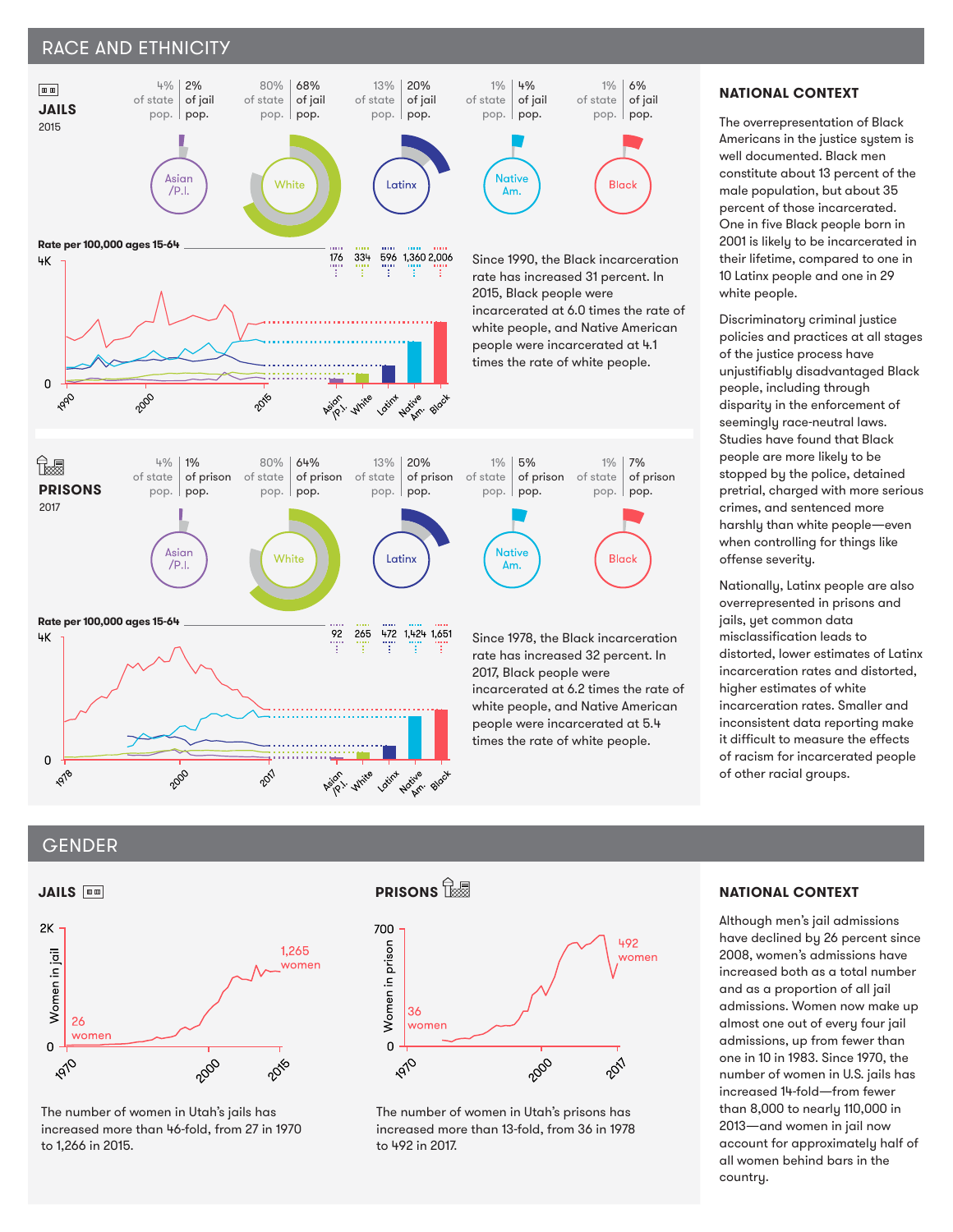## **GEOGRAPHY**

Statewide trends alone do not tell the whole story of incarceration: there is wide variation in the use of incarceration across the state. Today, the highest rates of prison admissions are in rural counties, and pretrial detention continues to increase in smaller counties even as it is on the decline in larger counties. It is critical to examine incarceration trends in every corner of the state, because although the largest counties may have the most people in jails—the highest rates of incarceration are in smaller cities and rural counties.



### **JAILS Pretrial population**



Since 2000, the state's use of pretrial detention has taken different trajectories in different types of counties. The pretrial incarceration rate has increased 9% in the state's one suburban county, 48% in the state's 19 rural counties, 3% in the state's eight small/medium counties, and 165% in the state's one urban county.

Vera's analysis of the urban-rural continuum changes the six categories defined by the National Center for Health Statistics Urban-Rural Classification Scheme for Counties to four. A county is labeled "urban" if it is one of the core counties of a metropolitan area with 1 million or more people and is labeled "suburban" if it is within the surrounding metropolitan area. Vera turns the remaining four categories into two by combining small and medium metropolitan areas ("small and midsize metro") and micropolitan and noncore areas ("rural").

| <b>PRISON ADMISSIONS</b><br>2015 |                    |               |
|----------------------------------|--------------------|---------------|
| <b>COUNTY</b>                    | Rate<br>(per 100K) | <b>COUNTY</b> |
| Duchesne                         | 568                | Salt Lak      |
| Carbon                           | 546                | Weber         |
| Beaver                           | 496                | Utah          |
| Juab.                            | 420                | Davis         |
| Emery                            | 412                | Washing       |
| Weber                            | 336                | Tooele        |
| Uintah                           | 304                | Carbon        |
| Millard                          | 246                | Duchesr       |
| Grand                            | 244                | Uintah        |
| Iron                             | 226                | Iron          |

| <b>COUNTY</b> | Annual<br>count |
|---------------|-----------------|
| Salt Lake     | 799             |
| Weber         | 519             |
| Utah          | 390             |
| Davis         | 260             |
| Washington    | 143             |
| Tooele        | 76              |
| Carbon        | 70              |
| Duchesne      | 69              |
| Uintah        | 69              |
| Iron          | 68              |

**PRISON ADMISSIONS** (TOP 10 OF 29 COUNTIES)

# **JAIL ADMISSIONS**

| 2015          |                    |               |                 | 2015           |
|---------------|--------------------|---------------|-----------------|----------------|
| <b>COUNTY</b> | Rate<br>(per 100K) | <b>COUNTY</b> | Annual<br>count | COI            |
| Millard       | 31,407             | Salt Lake     | 36,016          | Duc            |
| Beaver        | 22,663             | Utah          | 14,252          | Cai            |
| Duchesne      | 18,888             | Weber         | 11,139          | Bec            |
| Uintah        | 14,423             | Davis         | 7,502           | Juo            |
| Grand         | 14,339             | Washington    | 5,964           | E <sub>m</sub> |
| Kane          | 14,286             | Uintah        | 3,271           | We             |
| Wasatch       | 8,756              | Cache         | 2,868           | Uini           |
| Summit        | 8,749              | Summit        | 2,339           | Mill           |
| Piute         | 8,578              | Duchesne      | 2,294           | Gro            |
| Sevier        | 8,332              | Millard       | 2,294           | Iror           |

### (TOP 10 OF 29 COUNTIES)

|            | Annual |
|------------|--------|
| COUNTY     | count  |
| Salt Lake  | 36.016 |
| Utah       | 14,252 |
| Weber      | 11.139 |
| Davis      | 7,502  |
| Washington | 5,964  |
| Uintah     | 3,271  |
| Cache      | 2,868  |
| Summit     | 2.339  |
| Duchesne   | 2.294  |
| Millard    | 2,294  |